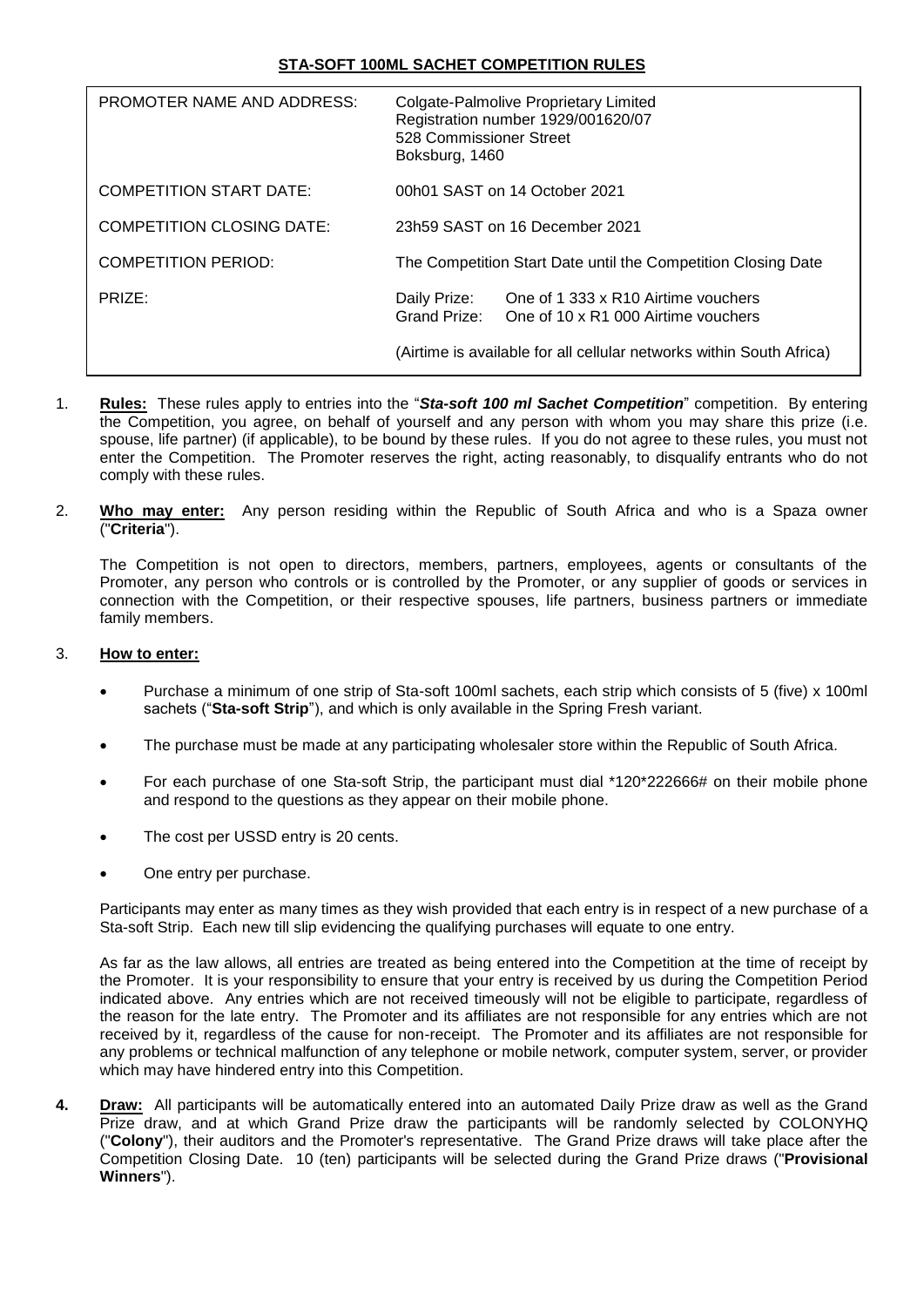Winners of each of the Daily Prizes will receive a notification confirming that they have won, on entering their cellular phone number via an SMS. Airtime Prizes may only be redeemed by PRE-PAID account holders. Winners with contract accounts can transfer the Daily Prize to any other Pre-Paid number of their choice. Airtime is available for all cellular networks with the Republic of South Africa. An SMS with the airtime voucher will be sent to the cellular phone number used to enter the Competition.

The Provisional Winners will be contacted telephonically by no later than 7 (seven) days after the date on which they were selected pursuant to the Grand Prize draw. The Promoter will attempt to make contact with the Provisional Winners, but if any one of the Provisional Winners do not respond to the telephonic notification within 2 (two) days the Provisional Winners selection, such Provisional Winner will forfeit his/her prize and the Promoter reserves the right to select a new Provisional Winner.

The participants will be required to provide the Promoter with any such information as may be required by the Promoter, including without limitation, certified copies of your South African identity document, proof of residence and till slip/s as proof of purchase from the relevant participating wholesaler store and which must reflect a purchase of no less than 1 (one) Sta-soft Strip, in order to verify and assess that the participant satisfies the Criteria. The Promoter reserves the right, at its sole discretion, to disqualify the participant if, based on the information submitted, the participant does not satisfy the Criteria or the information submitted is fraudulent or inconsistent with the information previously submitted.

- 5. **Winner Selection:** The Promoter will assess the documents submitted in order to verify the accuracy of the information provided and confirm that the participants satisfy the Criteria. Upon satisfaction that the participants have provided accurate information and the participants satisfy the Criteria, the participants will be awarded the prizes ("**Confirmed Winners**").
- 6. **Winner Notification**: The Confirmed Winners will be awarded immediately upon submission of the required document/s and information.
- 7. **Prize:** The prize described above will be provided by the Promoter to the Confirmed Winners.

The prize does not include any other costs or expenses relating to the prize or the enjoyment of the prize not expressly specified in these rules. There is no cash or other alternative to the prize in whole or in part. The prize is not transferable.

*The paragraph above has important legal consequences for you. In this paragraph:*

- *various costs, losses, damages, expenses and taxes that are not included in the prize are set out;*
- *the responsibilities and liability of the Promoter are excluded or limited; and*

*the winner takes on various responsibilities and liability.*

*By entering the competition, you agree to these limits and exclusions from the prize. You also agree that if you are the winner, then you will have the responsibilities and liability listed in this paragraph.*

You may not win the prize if it is unlawful in any way for the Promoter to supply this prize to you. If you do win such prize, and it is unlawful for the Promoter to award it to you (for whatever reason), the prize will be forfeited.

8. **Payment of Prize**: The prize will be awarded immediately to the Confirmed Winners upon submission of the required document/s and information at the relevant participating store.

Winners of each of the Grand Prizes will receive a notification confirming that they have won. Airtime Prizes may only be redeemed by PRE-PAID account holders. Winners with contract accounts can transfer the Daily Prize to any other Pre-Paid number of their choice. Airtime is available for all cellular networks with the Republic of South Africa. An SMS with the airtime voucher will be sent to the cellular phone number used to enter the Competition.

- 9. **Publicity:** The Confirmed Winners will participate in all required publicity, including any presentation ceremony and any other promotional purpose required by the Promoter after the Campaign Closing Date. Each Confirmed Winner has the right to decline this by notifying the Promoter.
- 10. **Personal information**: By entering the Competition, you consent to the collection, use, storage, disclosure and processing of your personal information by the Promoter for a reasonable period for the purposes of administering the Competition, providing the prize and other activities as contemplated in these rules. The types of personal information that the Promoter may collect includes information necessary for its legitimate business interests and the categories of personal information identified in relevant data protection laws in South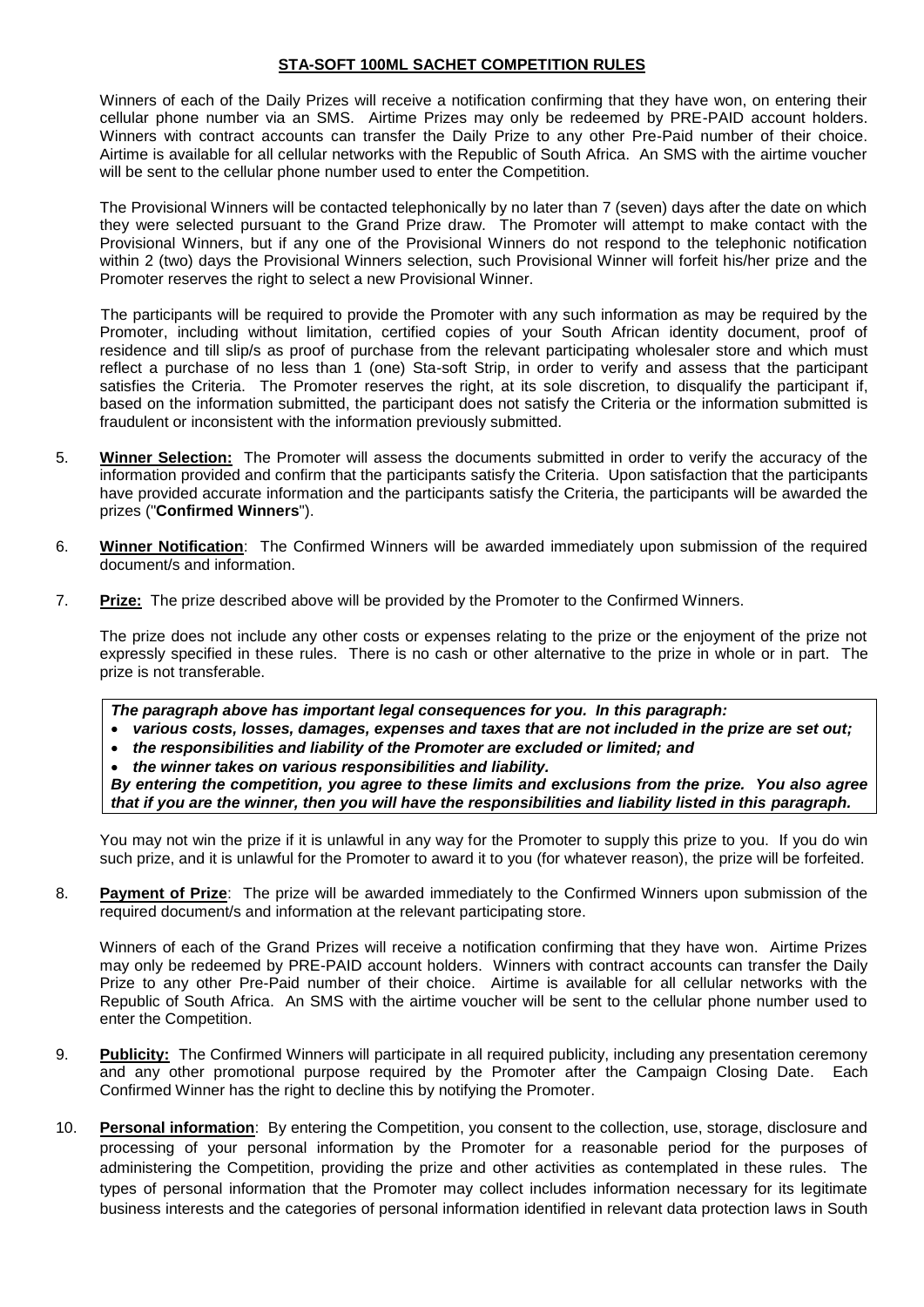Africa. This may include your name, identity number, e-mail, physical and postal addresses, contact information, and other information you provide when entering and participating in the Competition.

The Promoter may use your personal information:

- (i) to update the Promoter's existing records;
- (ii) for the purpose of administering consumer relations; and
- (iii) to make information available on future competitions or promotions which the Promoter may conduct.

Your personal information will also be collected, used, stored, disclosed, processed and deleted in accordance with the Promoter's Privacy Policy which is accessible at [www.sta-soft.co.za](http://www.sta-soft.co.za/) & [www.colgatepalmolive.co.za.](http://www.colgatepalmolive.co.za/)

- 11. **Promoter's Decision**: The decision of the Promoter in all matters is final and binding on you and no correspondence will be entered into.
- 12. **Cancellation and amendment**: The Promoter reserves the right, acting reasonably, to cancel or amend the Competition and draw date due to events or circumstances arising beyond its control which prevent the Promoter from conducting the Competition as intended. You are entitled to withdraw from the Competition if you do not agree with any amendments made by the Promoter. As far as the law allows, if the Promoter cancels the Competition or amends these rules, you will have no claim against the Promoter.

#### *The paragraph above is important. It:*

- *limits or excludes the Promoter's legal responsibilities and liability if there is any cancellation or change of the Competition or these rules; and*
- *limits or excludes any rights or remedies entrants may have against the Promoter.*

*The Promoter will not be responsible to any entrant if they suffer loss or damages because of any change or because of the cancellation of the Competion.*

- 13. **Participant's warranties**: You represent and warrant that the information provided is true and accurate.
- <span id="page-2-0"></span>14. **No warranties and exclusion of liability:** As far as the law allows, and subject to [17:](#page-3-0)
	- (i) all warranties and representations in relation to the prize not set out in these rules (whether express, implied or tacit) are hereby excluded;
	- (ii) the Promoter, their associated companies, and their respective directors, officers, employees and agents will not be liable for any loss or damage, whether direct, indirect, consequential or otherwise, arising from any cause which may be suffered as a result of entering the Competition, the provision or use of the prize, or any act or omission of any other person.

This clause [14](#page-2-0) does not purport to limit or exempt the Promoter for any loss directly or indirectly attributable to their gross negligence or that of any person acting for or controlled by them.

*The paragraph above has important consequences for you. In this paragraph:*

- *the legal responsibilities and liability of the Promoter and other persons are excluded or limited;*
- *the rights you have against the Promoter are limited or excluded; and*
- *you take on the responsibility and liability for certain losses or damages or events that might happen.*

*You enter into the Competition and accept and enjoy the prize knowing and accepting that these things can go wrong and that there are risks.*

- 15. **Law and jurisdiction:** These rules shall be governed by the laws of South Africa. The participant consents to the non-exclusive jurisdiction of the High Court (Gauteng Local Division, Johannesburg) in respect of all matters arising out of or in connection with the Competition or these rules.
- 16. **Severability:** If any provision of these rules is found to be invalid or unenforceable by any court of competent jurisdiction, then that provision shall be severed from these rules and shall not affect the validity or enforceability of any remaining provisions.